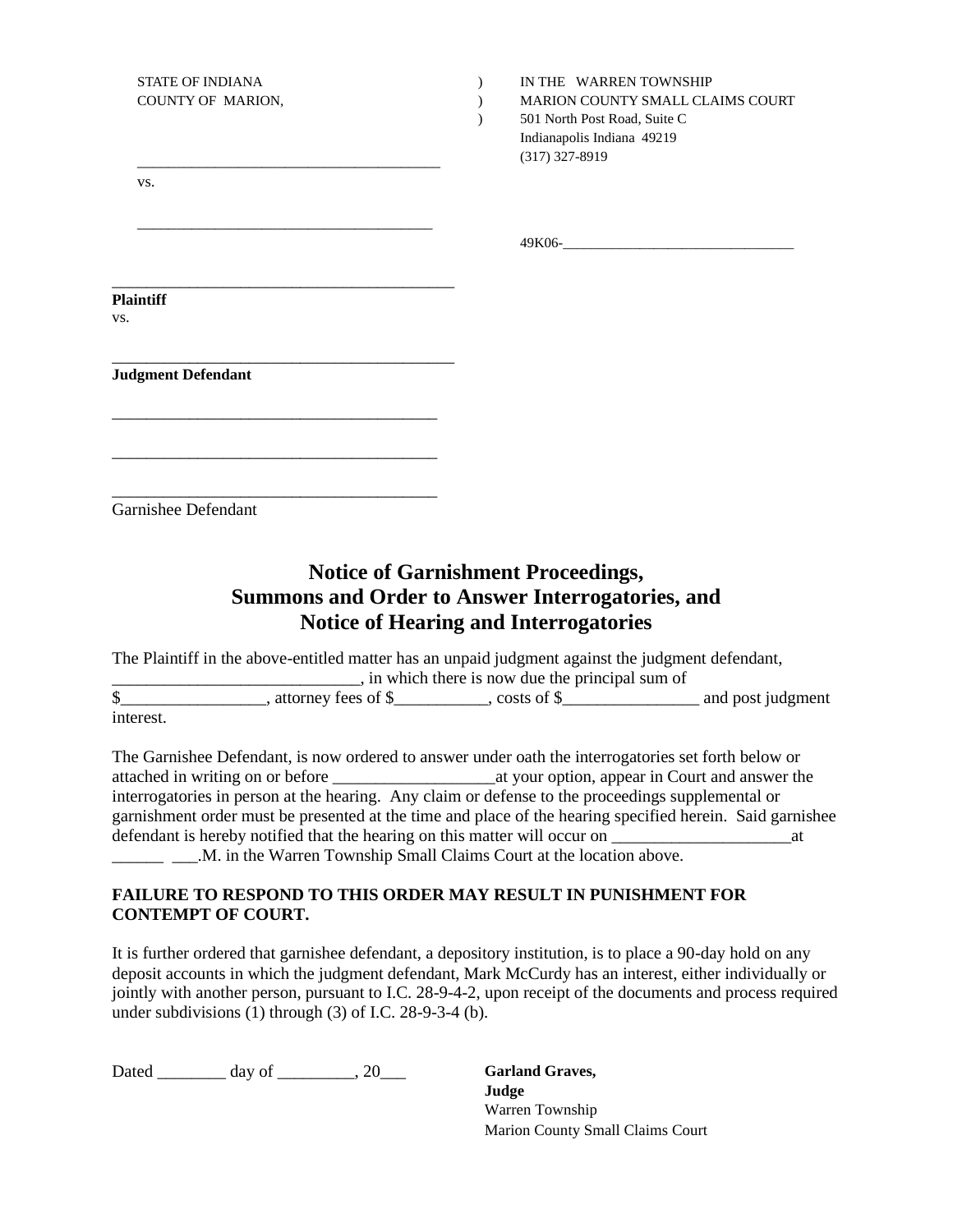| <b>Judgment Defendant:</b><br>Hearing Date and Time<br>the contract of the contract of the contract of the contract of the contract of<br><b>INTERROGATORIES</b><br>1. State the correct name of your financial institution.<br>Answer<br>2. Do you have on deposit with your financial institution, or any of its branches, any type of<br>deposit account (which includes a share, share draft, share certificate, draft, certificate of deposit,<br>savings, passbook checking, money market, transaction, time deposit, savings<br>deposit or any similar account) to the credit, either, individually or jointly, of the following<br>judgment defendant(s):<br>Answer: ________ Yes _______ No<br>Name<br>Name<br>(Type "Corporation" or "Partnership, if<br>applicable)<br>Address<br>Address<br>Social Security or Tax I.D. #<br>or Birth Date, if known<br>3. Give the following information for each of the accounts of the judgment defendant(s): | IN THE Warren Township<br>MARION COUNTY SMALL CLAIMS COURT<br>501 North Post Road, Suite C<br>Indianapolis Indiana 49219<br>$(317)$ 327-8919 |  |  |
|--------------------------------------------------------------------------------------------------------------------------------------------------------------------------------------------------------------------------------------------------------------------------------------------------------------------------------------------------------------------------------------------------------------------------------------------------------------------------------------------------------------------------------------------------------------------------------------------------------------------------------------------------------------------------------------------------------------------------------------------------------------------------------------------------------------------------------------------------------------------------------------------------------------------------------------------------------------|----------------------------------------------------------------------------------------------------------------------------------------------|--|--|
|                                                                                                                                                                                                                                                                                                                                                                                                                                                                                                                                                                                                                                                                                                                                                                                                                                                                                                                                                              |                                                                                                                                              |  |  |
|                                                                                                                                                                                                                                                                                                                                                                                                                                                                                                                                                                                                                                                                                                                                                                                                                                                                                                                                                              | (Return by Date if not appearing in person)                                                                                                  |  |  |
|                                                                                                                                                                                                                                                                                                                                                                                                                                                                                                                                                                                                                                                                                                                                                                                                                                                                                                                                                              |                                                                                                                                              |  |  |
|                                                                                                                                                                                                                                                                                                                                                                                                                                                                                                                                                                                                                                                                                                                                                                                                                                                                                                                                                              |                                                                                                                                              |  |  |
|                                                                                                                                                                                                                                                                                                                                                                                                                                                                                                                                                                                                                                                                                                                                                                                                                                                                                                                                                              |                                                                                                                                              |  |  |
|                                                                                                                                                                                                                                                                                                                                                                                                                                                                                                                                                                                                                                                                                                                                                                                                                                                                                                                                                              | (Type "Corporation" or "Partnership, if<br>applicable)                                                                                       |  |  |
|                                                                                                                                                                                                                                                                                                                                                                                                                                                                                                                                                                                                                                                                                                                                                                                                                                                                                                                                                              |                                                                                                                                              |  |  |
|                                                                                                                                                                                                                                                                                                                                                                                                                                                                                                                                                                                                                                                                                                                                                                                                                                                                                                                                                              |                                                                                                                                              |  |  |
|                                                                                                                                                                                                                                                                                                                                                                                                                                                                                                                                                                                                                                                                                                                                                                                                                                                                                                                                                              | Social Security or Tax I.D. #<br>or Birth Date, if known                                                                                     |  |  |
| Name(s) on Account<br>Name(s) on Account                                                                                                                                                                                                                                                                                                                                                                                                                                                                                                                                                                                                                                                                                                                                                                                                                                                                                                                     |                                                                                                                                              |  |  |

Account on Deposit

Account on Deposit